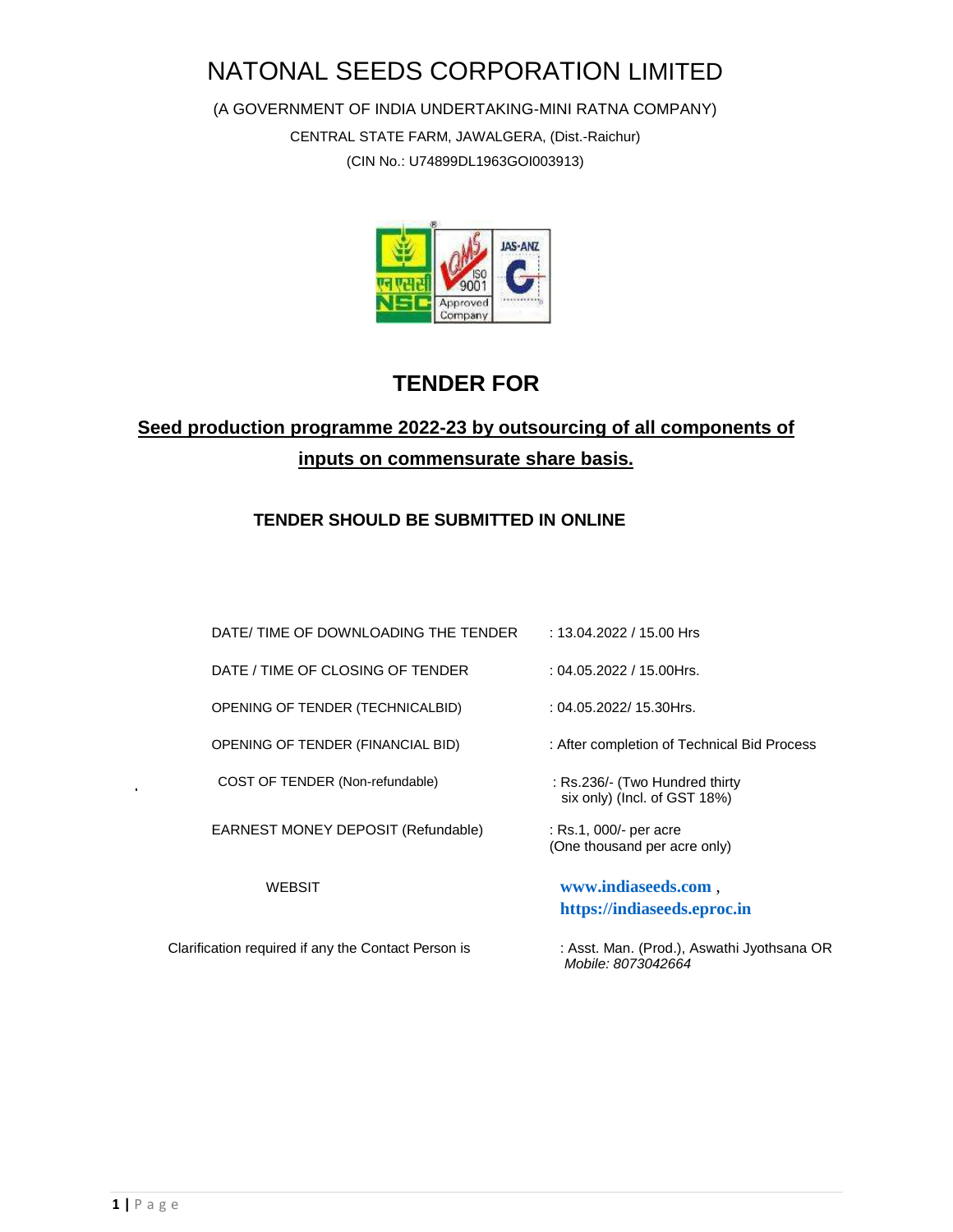## INDEX

| S.No           | <b>DESCRIPTION</b>                                           | PAGE No |
|----------------|--------------------------------------------------------------|---------|
|                | Notice Inviting Tender (NIT)                                 | 03      |
| $\mathcal{P}$  | PART-A                                                       | 04      |
| 3              | Section – I: Instructions to Tenderer / Bidder – Online Mode | 05      |
| 4              | <b>PART-B</b>                                                | 07      |
| 5              | Instructions to Tenderer / Bidder                            | 08      |
| 6              | <b>General Terms &amp; Condition of Contract</b>             | 09      |
| $\overline{7}$ | Technical Bid - Annexure-A                                   | 14      |
| 8              | Financial Bid - Annexure-B                                   | 15      |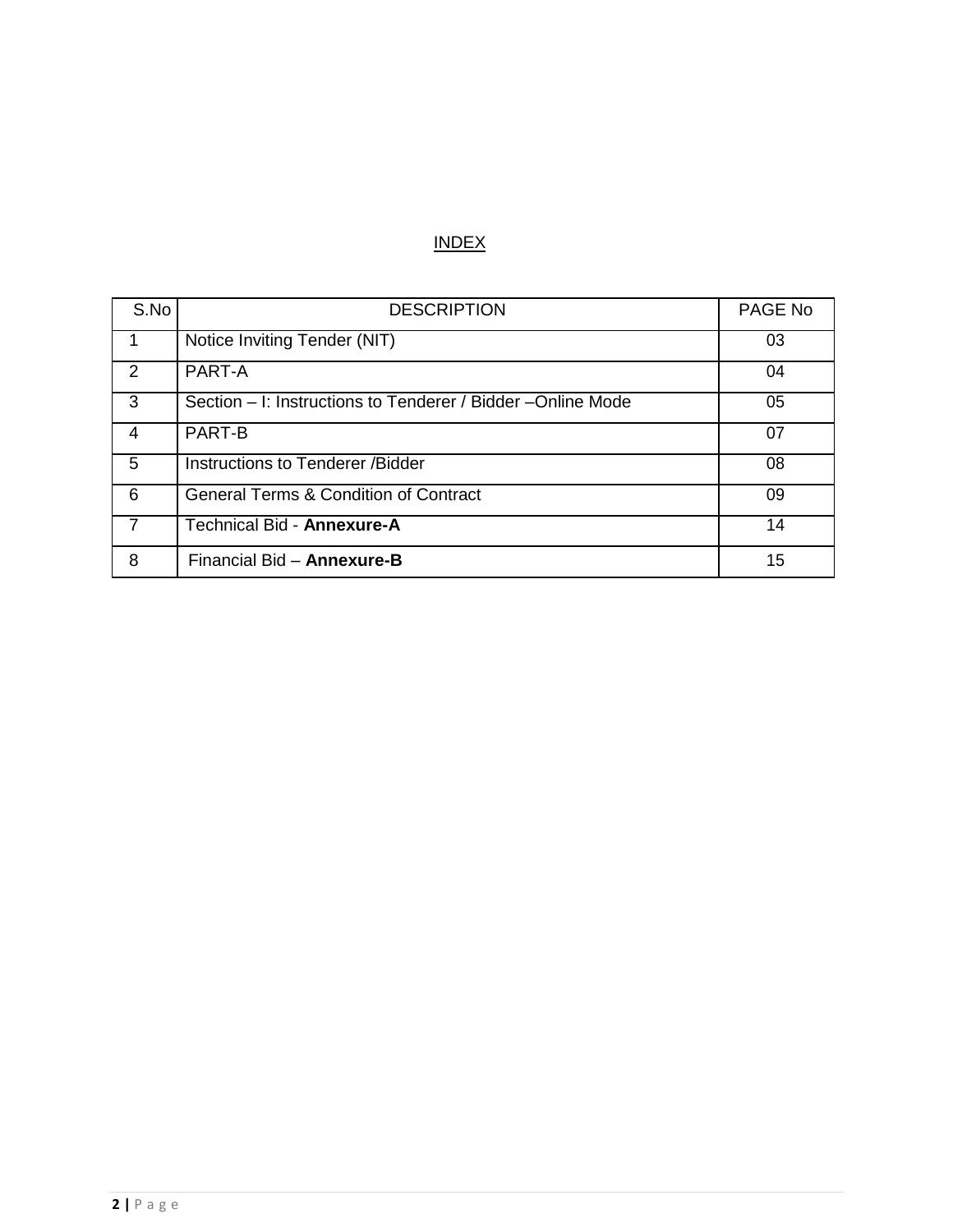# NationalSeedsCorporationLimited

(AGovernmentofIndiaUndertaking) CENTRAL STATE FARM, JAWALGERA Tq.Sindhanur, Dist.Raichur-584143

#### **NOTICE INVITING E-TENDER**

No.:CSF/JWL/Prodn/4 (7-T)/2022-23/ Dated: 13.04.2022

## **E- T E N D E R N O T I C E**

The National Seeds Corporation Ltd., Jawalgera invites e- tender Seed Production Programme-2022-23 by outsourcing of all components of inputs on commensurate share basis at Central State Farm, Jawalgera tq-Sindhanur, Dist. Raichur, Karnataka.

For more details visit our website **[www.indiaseeds.com](http://www.indiaseeds.com/)** or

#### **[https://indiaseeds.eproc.in](https://indiaseeds.eproc.in/)**

| <b>Particulars</b>                         | <b>Details</b>                                                                     |  |  |  |  |  |
|--------------------------------------------|------------------------------------------------------------------------------------|--|--|--|--|--|
|                                            | Seed Production Programme- 2022-23 by                                              |  |  |  |  |  |
| Name of the tender                         | outsourcing of all components of inputs on                                         |  |  |  |  |  |
|                                            | commensurate share basis                                                           |  |  |  |  |  |
| Location                                   | Central State Farm, Jawalgera, Tq. Sindhanur,<br>Dist. Raichur, Karnataka - 584143 |  |  |  |  |  |
| Date of issue of NIT                       | 13.04.2022                                                                         |  |  |  |  |  |
| Tender Document Download Start Date /      | 13.04.2022, 03:00 PM Hrs.                                                          |  |  |  |  |  |
| time from                                  |                                                                                    |  |  |  |  |  |
| website https://indiaseeds.eproc.in        |                                                                                    |  |  |  |  |  |
| www.indiaseeds.com                         |                                                                                    |  |  |  |  |  |
| Tender Document Download End Date /        |                                                                                    |  |  |  |  |  |
| time                                       | 04.05.2022 (Till 03.00 Hrs.)                                                       |  |  |  |  |  |
| Date and time for submission of online bid | From<br>13.04.2022, 03:00 PM<br>to                                                 |  |  |  |  |  |
|                                            | 04.05. 2022 Till 03.00 PM                                                          |  |  |  |  |  |
|                                            |                                                                                    |  |  |  |  |  |
| Date and time of opening of Technical Bid  | 04.05.2022 at 03.30 PM                                                             |  |  |  |  |  |
| and Price Bid via Online mode              |                                                                                    |  |  |  |  |  |
| Tender Fee (To be paid online)             | Rs.236 (Two Hundred Thirty Six Only)                                               |  |  |  |  |  |
| EMD(To be paid online)                     | Rs.1,000 per acre (One thousand per acre)                                          |  |  |  |  |  |
| <b>Address for Communication</b>           | National Seeds Corporation Limited,                                                |  |  |  |  |  |
|                                            | Central State Farm, Jawalgera, Tq. Sindhanur,                                      |  |  |  |  |  |
|                                            | Dist.-Raichur-584143.                                                              |  |  |  |  |  |
| Clarification required if any the Contact  |                                                                                    |  |  |  |  |  |
| Person is                                  | Asst. Man. (Prod.), Mobile: 8073042664                                             |  |  |  |  |  |
|                                            |                                                                                    |  |  |  |  |  |

1. Tender without EMD and Cost of tender (to be pay through online) will be rejected.

2. The successful tenderer's EMD will be converted into security deposit.

3. NSC reserves right to make any alteration /modification in the tender documents or cancel the tender at any stage without assigning any reason.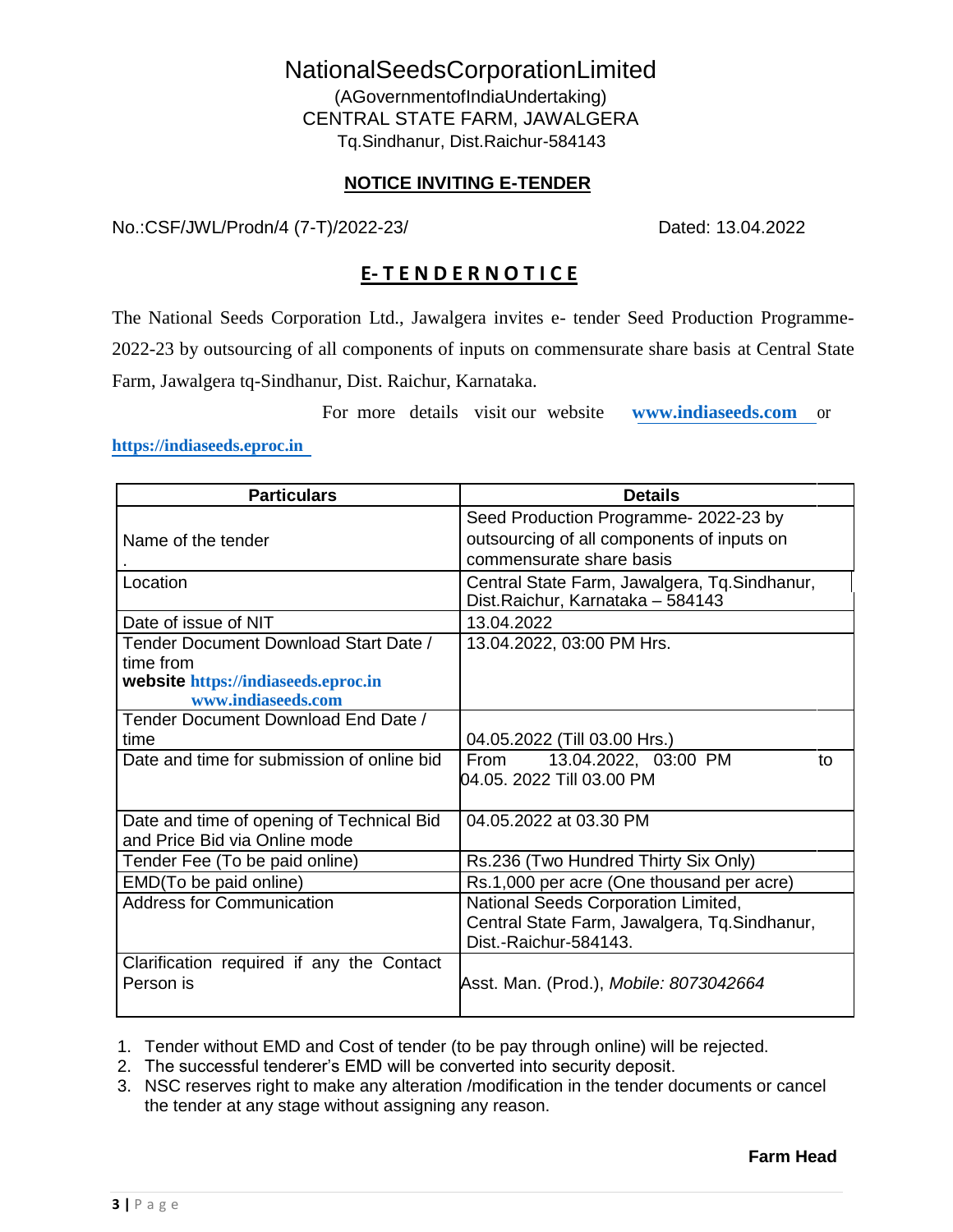# PART – A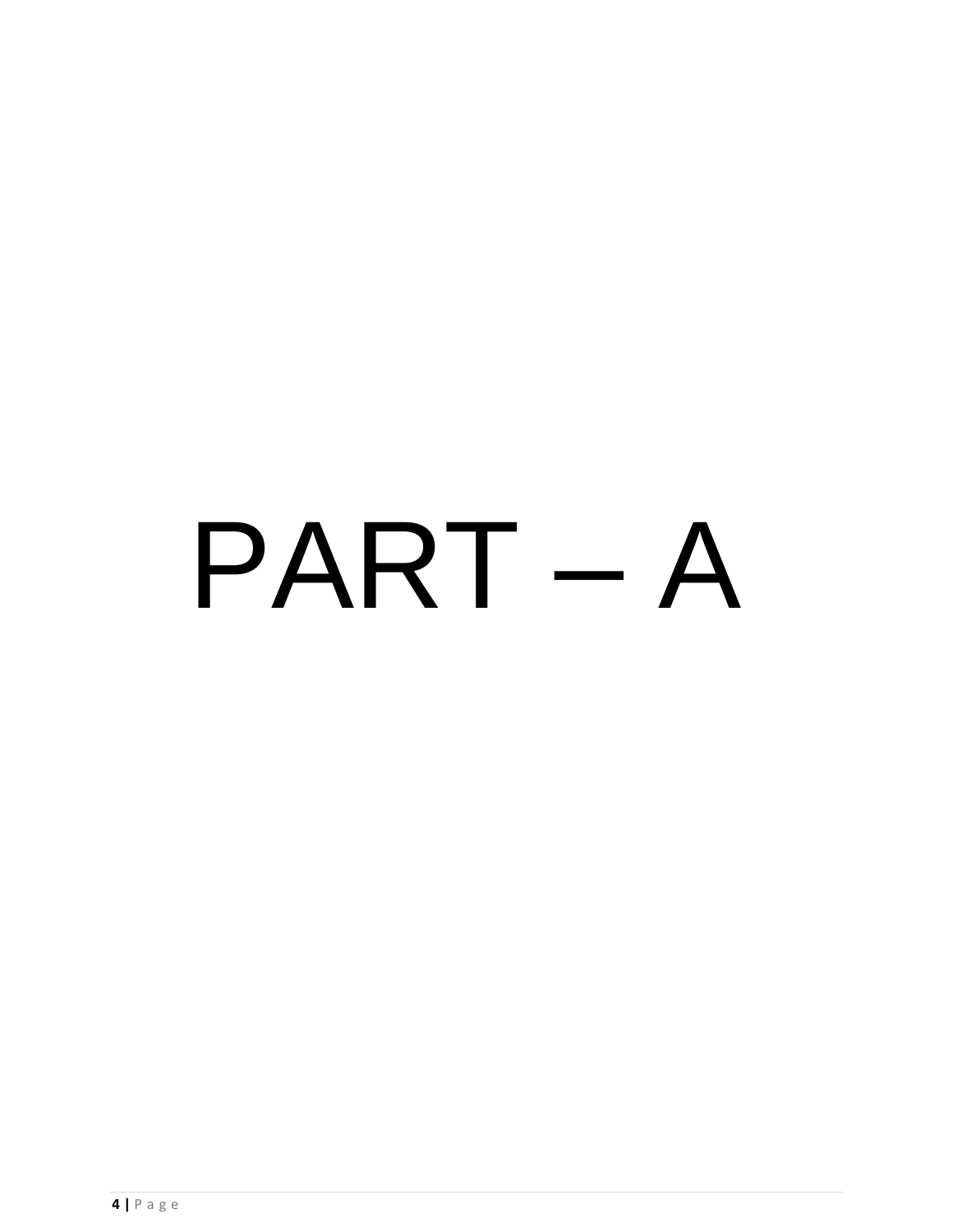## **INSTRUCTIONS TO BIDDER – ONLINE MODE**

### **DEFINITIONS:**

- **C1 India Private Limited:** Service provider to provide the e-Tendering Software.
- **NSCL e-Procurement Portal:** An e-tendering portal of National Seeds Corporation Limited("NSCL") introduced for the process of e-tendering which can be accessed on https://indiaseeds.eproc.in.

## **I. ACCESSING / PURCHASING OF BID DOCUMENTS:**

- It is mandatory for all the bidders to have Class-III Digital Signature Certificate (With Both DSC Components, i.e. Signing & Encryption) from any of the licensed Certifying Agency under CCA, Ministry of Electronics and Information Technology, Government of India to participate in etendering portal of NSCL. Bidders can see the list of licensed CA's from the link [www.cca.gov.in](http://www.cca.gov.in/) C1 India Pvt. Ltd. also facilitate Class III Digital Signature Certificate (With Both DSC Components, i.e. Signing & Encryption) to the bidders. Bidder may contact C1 India Pvt. Ltd. at mobile no. +91-8130606629 for DSC related queries or can email a[t](mailto:vikas.kumar@c1india.com) [vikas.kumar@c1india.com](mailto:vikas.kumar@c1india.com)
- To participate in the e-bid, it is mandatory for the Applicants to get themselves registered with the NSCL e-Tendering Portal [\(https://indiaseeds.eproc.in\)](https://indiaseeds.eproc.in/) to have a user ID & Password which has to be obtained by submitting a non-refundable annual registration charges of Rs. 3416/- inclusive of all taxes through **online** mode. Validity of Registration is 1 year.
- The amendments / clarifications to the tender, if any, will be posted on the NSCL e-Tendering Portal [\(https://indiaseeds.eproc.in\)](https://indiaseeds.eproc.in/).
- To participate in bidding, bidders have to pay EMD (refundable) as per the amount mentioned in the tender document online through NEFT/RTGS after generating E-challan from https://indiaseeds.eproc.in.
- To participate in bidding, bidders have to pay Tender Processing Fee of Rs. 570/- inclusive of all taxes (Non-refundable) through online mode (internet banking/debit card/credit card).
- The Bidder may modify or withdraw their bid after submission prior to the Bid Due Date. No Bid shall be modified or withdrawn by the Bidder after the Bid Due Date and Time.
- Both 'EMD' and 'Tender Document Fee' are mentioned in individual tender document as published at NSCL e-Tendering Portal (https://indiaseeds.eproc.in).
- For helpdesk, please contact e-Tendering Cell and Help Desk Support Monday to Friday Ph: **0124-4302033/36/37, [nsclsupport@c1india.com.](mailto:nsclsupport@c1india.com)**
- It is highly recommended that the bidders should not to wait till the last date of bid submission to avoid complications like internet connectivity issue, network problems, system crash down, power failure, browser compatibility issue, system compatibility issue, improper digital signature certificate problem etc. In view of this context, neither M/s National Seeds Corporation Limited nor M/s. C1 India Pvt. Ltd will be responsible for such eventualities.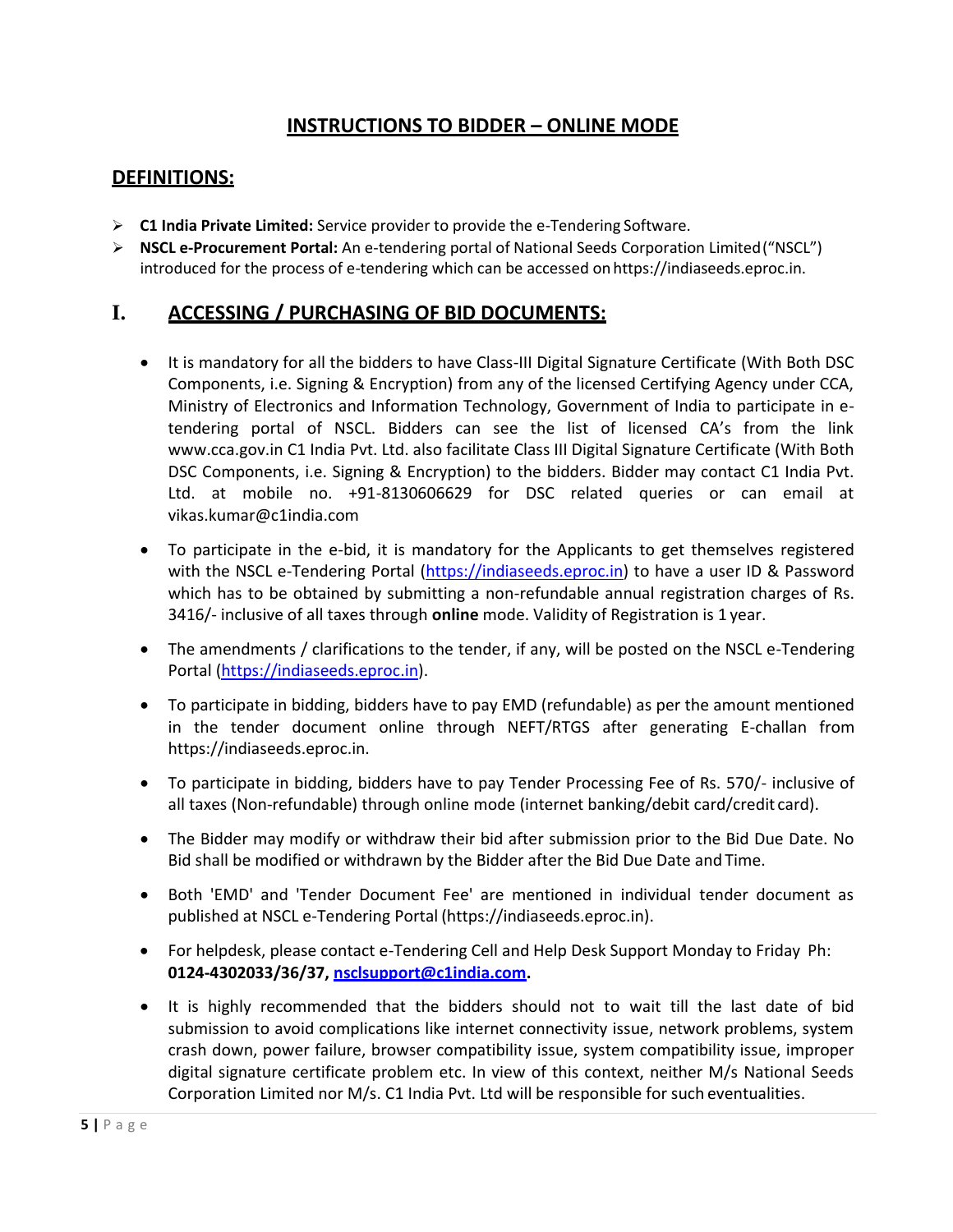#### 1) PREPARATION SUBMISSION OF APPLICATION

Detailed NIT may be downloaded from NSCL e-tendering portal and the Application may be submitted compulsorily online mode following the instructions appearing on the screen /NIT. Page **5** of **11**

Tenderer / Bidder can pay tender document Fee as per tender document online through Internet Banking/ Debit Card/Credit Card.

A Tenderer / Bidder manual containing the detailed guidelines for e-tendering system is also available on the portal.

#### 2) MODIFICATION/SUBSTITUTION/WITHDRAWAL OF BIDS:

The Bidder may modify, substitute or withdraw its e-bid after submission prior to the Bid Due Date. No Bid shall be modified, substituted or withdrawn by the Bidder on or after the Bid Due Date.

Any alteration / modification in the Bid or additional information supplied subsequent to the Bid Due Date, unless the same has been expressly sought for by the NSCL, shall be disregarded.

For modification of e-bid, bidder has to decrypt its old bid from e-tendering portal and upload /resubmit digitally signed modified bid.

For withdrawal of bid, bidder has to click on withdrawal icon at e-tendering portal and can withdraw its e-bid.

#### 3) OPENING AND EVALUATION OF APPLICATIONS

Opening of Applications will be done through online process. However, Corporation reserves the right for evaluation and decision based on tender submitted online. NSCL shall open documents of the Application received in electronic form of the tender on the Application due date i.e., in the presence of the Applicants who choose to attend. NSCL will subsequently examine and evaluate the Applications in accordance with the provisions set out in the Tender Document. The price bid will be opened of the responsive applicants. The date of opening of price bid will be notified later on.

#### 4) DISCLAIMER:

The vender must read all the instruction in the RFP and submit the same accordingly.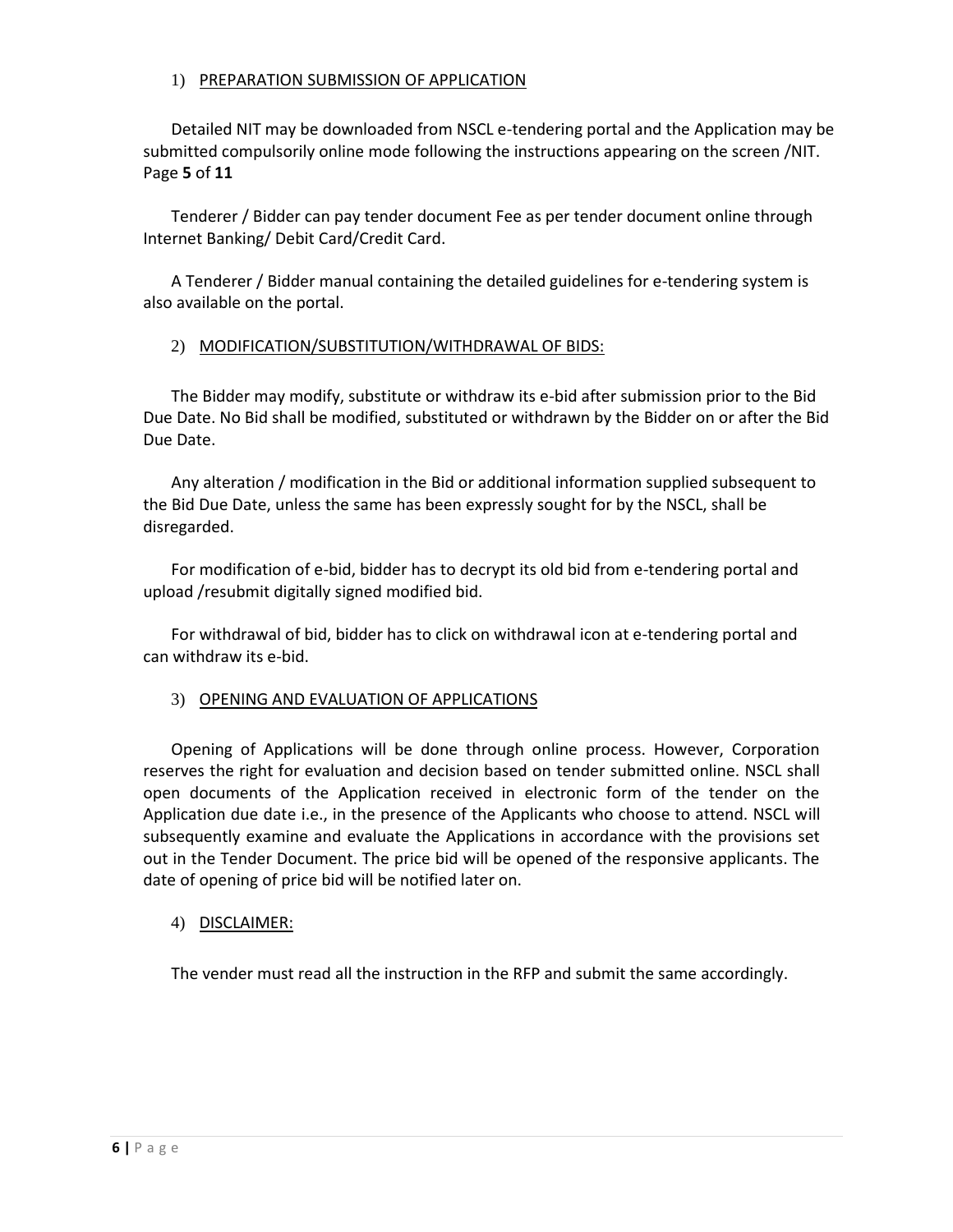# PART –B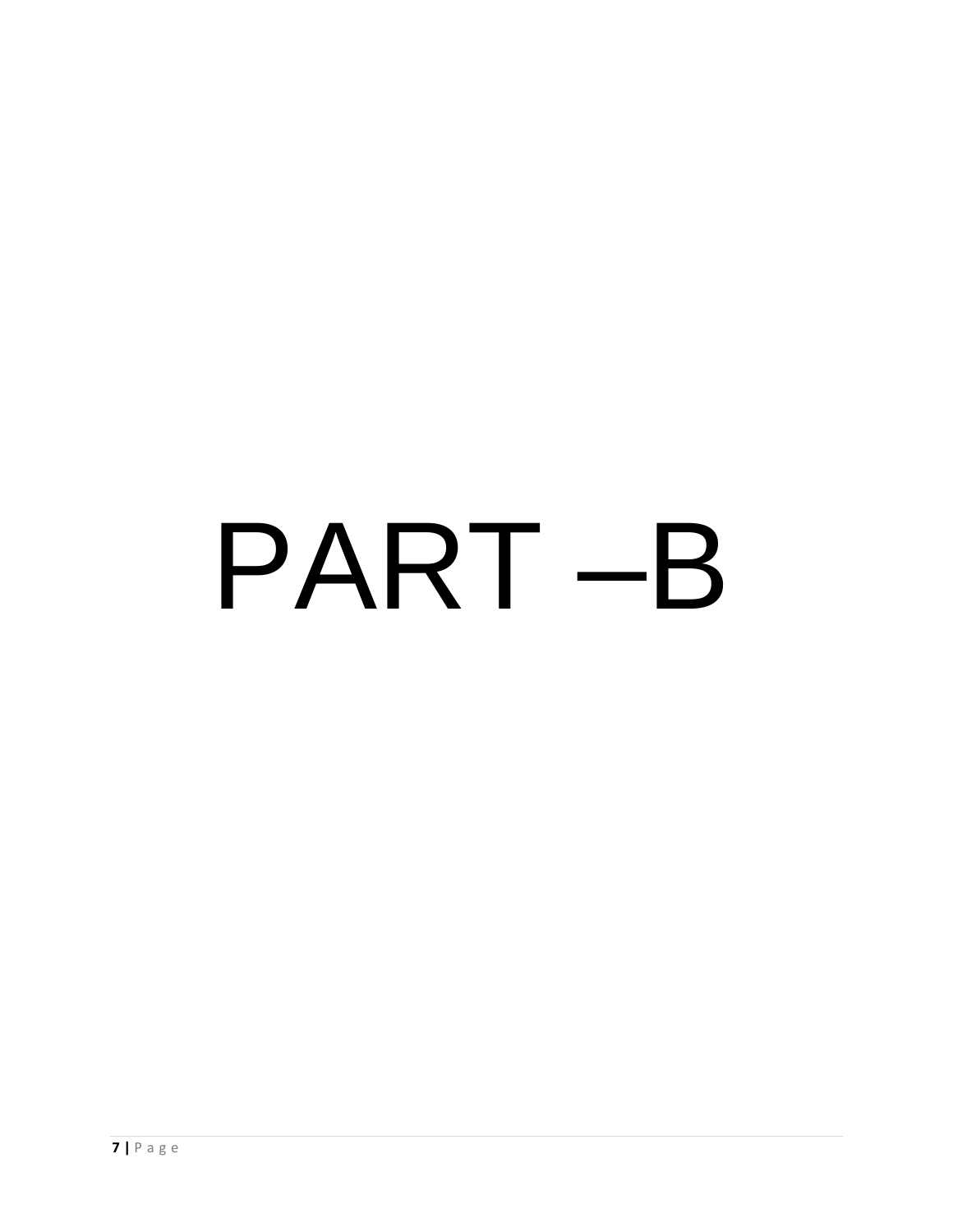## **NATIONAL SEEDS CORPORATION LIMITED**

#### **INSTRUCTIONS TO THE TENDERES / BIDDER**

#### **ADVICE FOR BIDDERS:**

The Bidders are advised in their own interest to carefully read the tender documents and understand their purport unless the Bidder specifically states to the contrary in respect of any particular clause, it shall be presumed that they accepts all the terms and conditions as have been laid down in tender document.

**Tender Cost (Non-Refundable):** Tender cost Rs 236/- (Rupees Two Hundred Thirty six only) (Including GST) must be pay in online mode.

**Earnest Money Deposit (Refundable):** EMD amount Rs. 1,000/- per acre (Rupees One thousand per acre only) must be pay before due in online mode only (As per instruction in Section-I) or can be furnished as mentioned in the terms and conditions of the tender.

**Eligibility Criteria:** Any person having valid PAN, Identity Card, Address Proof and Bank Account will be eligible.

**Submission of Offer:** Offer must be submitted in prescribed tender input form in online Mode only. Only that party should tender who accepts all the terms & conditions because conditional tender may be treated as void.

**BID OPENING AND EVALUATION:** Bids will be open in online Mode.

**AWARD OF CONTRACT:** The technical bid will open first and based on the purchase / sale committee will scrutinise the bid submitted and evolve the successful bidder for financial bid. Purchase / sale committee will award the Contract to the successful Bidder whose bid has been determined to be substantially responsive and has been determined as the best evaluated bid provided further that the Bidder is determined to be qualified to perform the Contract satisfactorily, for which the Firm may be asked for making a presentation, along with other parameters.

**Notification of award:** Prior to the expiration of the period of bid validity Selection Committee will place a firm order or notify the successful Bidder in writing.

**Cancellation of Work order:** NSC reserves the right to cancel the contract at any stage (by giving the notice in writing) due to non-satisfactory services of the selected firm.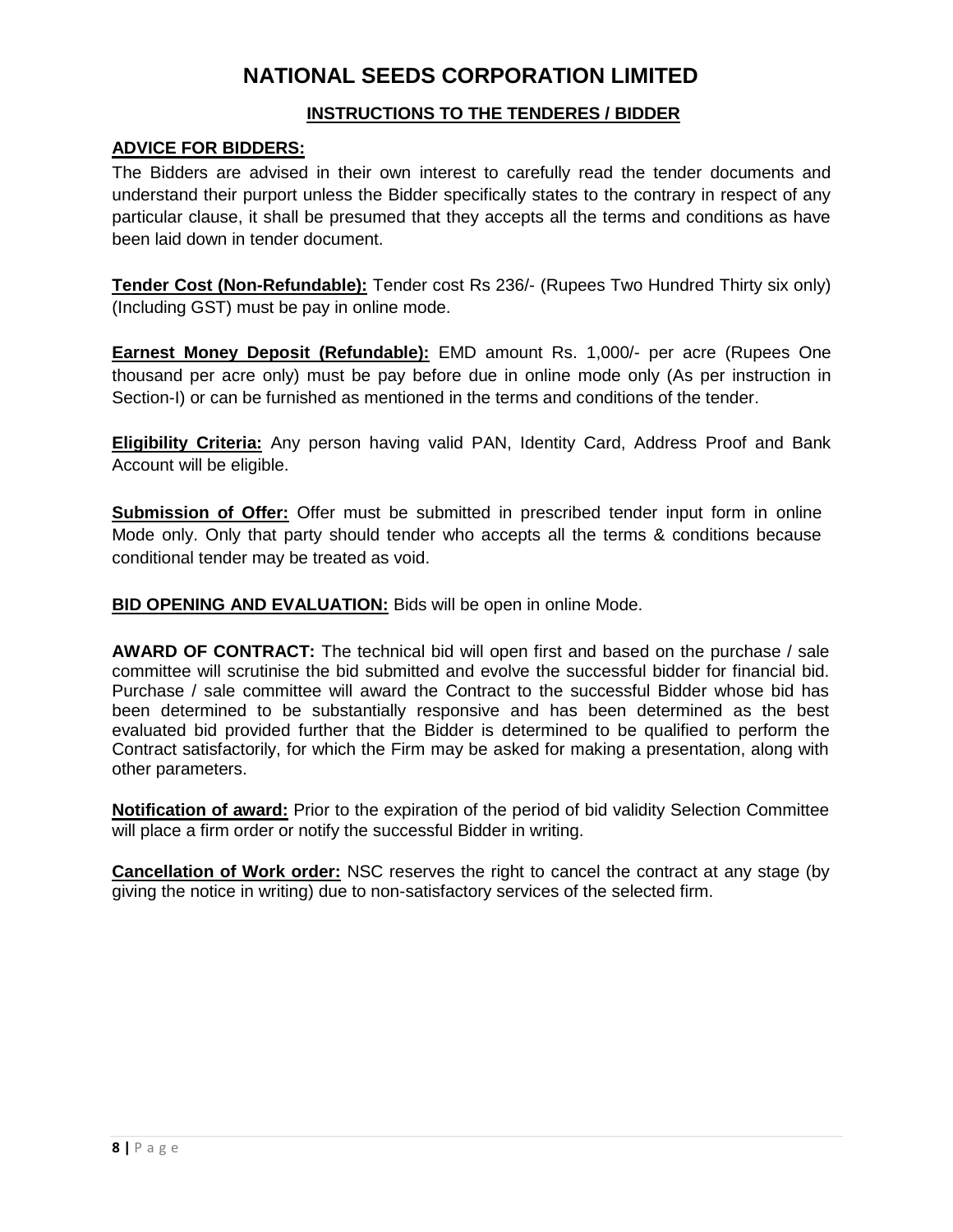## **NATIONAL SEEDS CORPORATION LIMITED, CENTRAL STATE FARM, JAWALGERA Terms & Conditions for Seed on share basis at Central State Farm, Jawalgera (Raichur).**

- 1. The Land will be assigned to the farmer who intent to take up seed production of different crops at the farm land in Kharif and Rabi/summer season separately.
- 2. Seed production programme of different crops shall be offered on share basis. The Kharif season crops can be sown from June to September and Rabi season crops can be sown from September to January.
- 3. The tenderer will be entitled to carry out the production programme as per terms and conditions and the ownership of the land will remain with the farm.
- 3 a)Share basis seed production programme will be ( Kharif 2022, Rabi 2022-23, Summer-2023), the terms of outsourcing will be continued for further one year term with the acceptance of Hqrs in case successful/ full satisfactorily seed production work done by Tenderer
- 3 b) In case withdrawal of name by the highest bidder, the security deposit amount will be forfeited by the farm.
- 4. The agreement shall cease to exist on completion of the production programme of particular season.
- 5. The prospective tenderers shall have to deposit lot wise EMD at the rate of Rs. 1000/- per acre (Rupees One Thousand only) for participation in the Tender. The EMD should be furnished in the form of Insurance Surety Bonds or can be deposited in the form of NEFT/RTGS/UPI & DD/ drawn in favour of "NATIONAL SEEDS CORPORATION LIMITED" on any authorized Bank payable at Sindhanur or UPI/ NEFT/RTGS/Bank Deposit to this **Bank - STATE BANK OF INDIA, A/c Name- NATIONAL SEEDS CORPORATION LIMITED A/c No.- 34019001808 IFSC Code- SBIN0007861**. The EMD of successful tenderer shall be converted into Security Deposits while that of the unsuccessful tenderer shall be refunded through cheque within a week without any interest on such amount. Security Deposits of the successful Tenderer shall be refunded on successful completion of the production programme without any interest on such amount
- 6. The land will be assigned to the tenderer on "as is where is" basis and reclamation/development work required, if any, shall be carried out by the Tenderer at his cost.
- 7. The irrigation water for raising the crops will be made available as per the availability of water in the Canal/ PO. However, in case shortage of water is felt, the Tenderer will be allowed to lift water from the adjoining farm tank to meet out the irrigation requirement at his (Tenderer's) cost. While lifting of water from the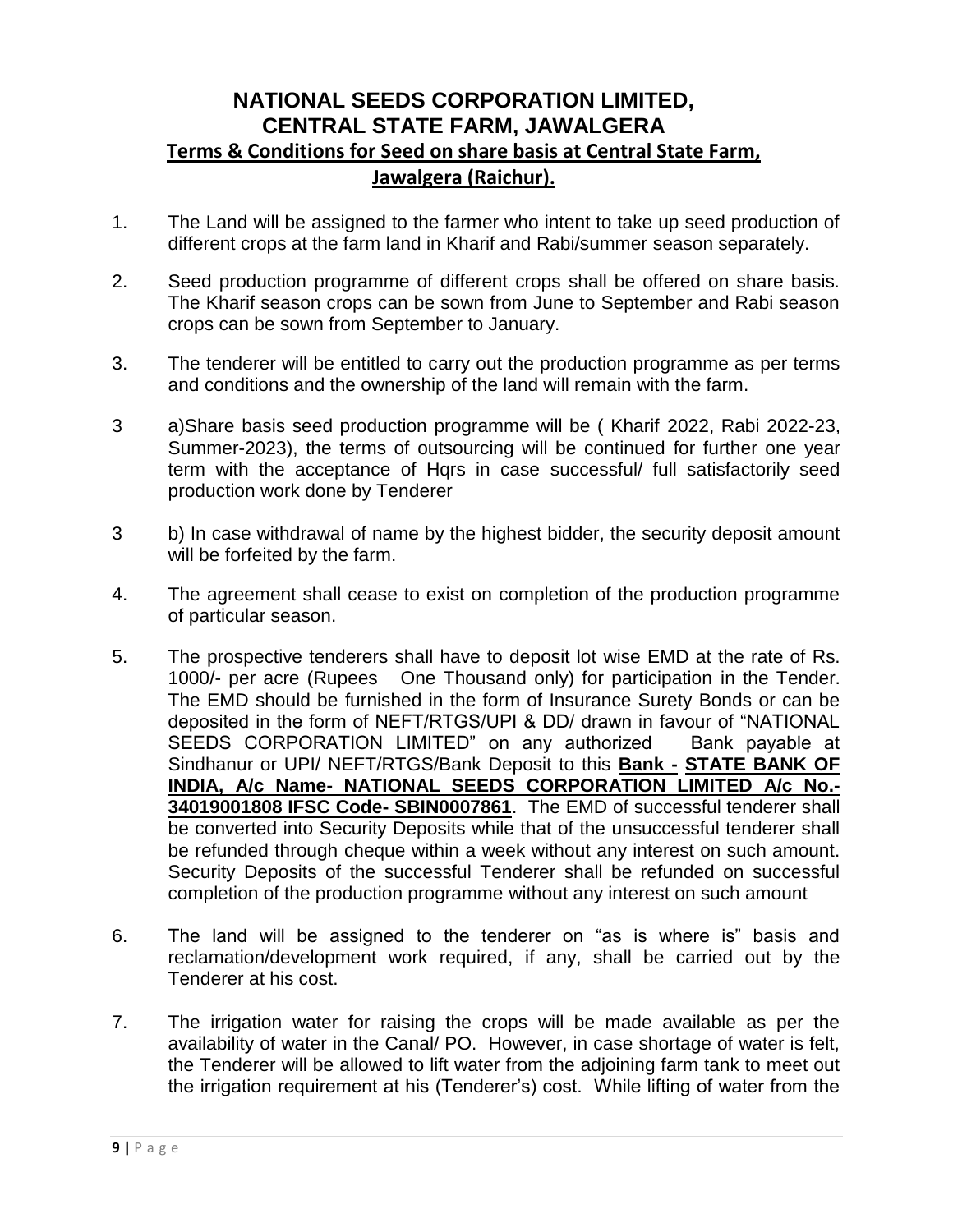tank, the Tenderer will ensure to maintain the minimum of 5 Ft. water level from the bottom of the Tank.

8. **a)** Selection of crop/varieties/class will be the sole discretion of the farm authorities and the Tenderer will abide by the same.

**b)** If farm not distribute the seed production programme due to some reasons, than in such situation the programme allocation of commercial crops may be awarded to the farmers to utilize the available resources at farms. The farm share of the commercial crops product will be kept and the tenders share will be returned to the party. The farmers share payment will not be made by the farm in the case of allocation of commercial crop programme.

- 9. The Tenderer has to hand over whole quantity of produce to the farm. The tenderer will have to share a percentage of raw seed with the farm towards the land and water utilization, which will be decided through tender by the farm authorities on basis of maximum percentage offered as farm share. The farm will return the tendered share and reimburse the same in lieu of cost of inputs and maintaince of the crop as details below –
	- a. The produce (Tenderer's share) of the crop i.e. Paddy, Redgram, and Bengalgram etc. for which Minimum support price ( MSP) is declared by GOI, will be taken over at par with the rate of MSP. If any Bonus on MSP is given by the Central or Karnataka Government, the same will be added in the amount to be reimbursed
	- b. The raw seed (Tenderers share) of any other crop for which MSP is not declared by GOI, will be taken over at the average price in the nearest APMC of concerned crop. The average price will be determined by taking average of maximum and minimum rate of concerned crop during peak arrival period for 30 days. The peak arrival period of the crop to be considered will be accordance with the latest procurement policy of the Corporation.
	- c. The raw seed ( tenderer's share) of the Jute/Maize and vegetable crops will be procured on the rate 20% less of procurement price of R.O. Secunderabad. If the procurement price of any crop is not available at R.O. Secunderabad, the PP will be finalized as per the PP of the Corporation. Advance payment to the farmers will be released as per PP of the Corporation.
	- d. If the seed crop is affected by rains or other vagaries of weather at the time of maturity or post-harvest operations, and the raw seed is damaged/discolored/spoiled etc. In such circumstances, the farm will not take over the tenderer's share of produce and return the same after retaining farm's share from total produce. Thus, nothing will be reimbursed on account of tenrerer's share.
	- e. On physical inspection of raw seed at the winnowing centre, if the extent of impurities like damaged/discolored/insect damaged/shriveled grain/mud particles etc. is found on higher side i.e. more than 15% then, such lots will be liable to be cleaned by the tenderer at his (tenderer) cost upto the extent that the non seed must not exceed 15% in raw seed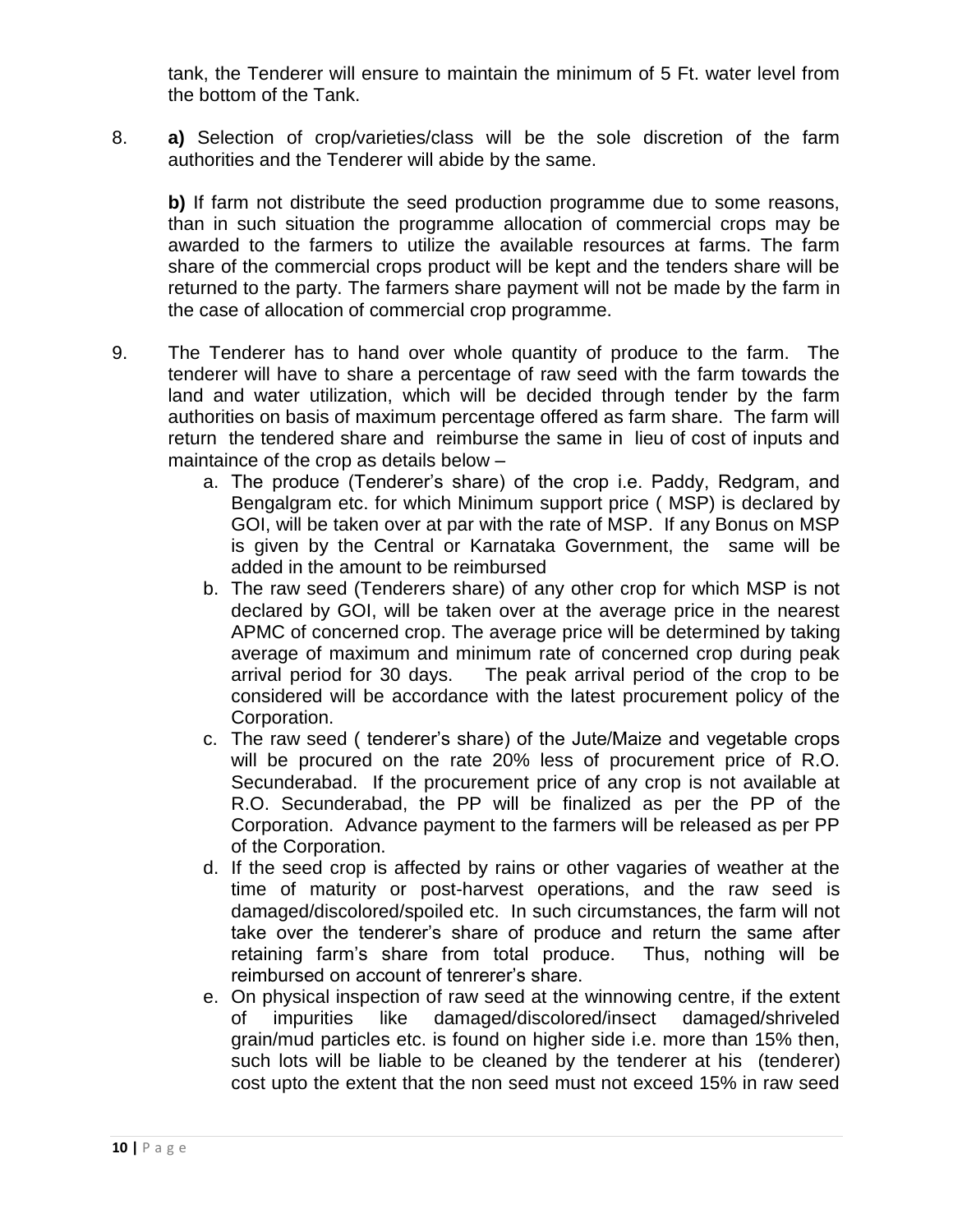to be handed over. The non-seed so received, if any, will be returned to the concerned party after retaining the quoted farm share respectively.

- f. The non-seed material of the tenderer received as combine mixture or rouged material at winnowing centre will be returned to the tenderer after retaining the quoted farm share respectively.
- 10. The supply of Planting Material of any category i.e. T/L, C/S, F/S, B/S, N/S will be made by the farm at the prevailing sale price of Certified Seed on the following payment terms :-
	- 50% of the Planting material has to be given on cash basis at the time of supply of Planting material.
	- 50% of Planting material will be given on credit basis which will be settled at the time of final payment.
- 11. The Tenderer will have to arrange for all inputs like seed, fertilizer, pesticides, machinery/implements and labour etc. and in case Tenderer collect Fertilizer/Pesticides from farm , the cost of same will be realized from the concerned Tenderer alongwith 5% surcharge on the amount. All expenses of seed production excluding certification charges ( except vegetable crops) shall have to be borne by the tenderer.
- 12. All agricultural operations like land preparation, nursery, raising, transplanting, fertilizer/pesticide application, rogueing, harvesting/threshing, transportation of produce to the threshing floor, drying ( up 12% moisture), bagging and weighment of raw seed and shifting to godown etc. shall have to be carried out by the Tenderer at his ( Tenderer's ) cost as per directions of farm authorities. However, the packing material and internal transport at winnowing centre shall be provided by the farm.
- 13. If any schedule operation is not carried out by the tender at appropriate time, the farm will have the right to conduct the operation at the risk and cost of the operation with 5% supervision charge will be deducted from the final amount to be reimbursed. If he repeats the same three times in a season, then, his agreement will be cancelled without giving any notice and his security deposits will be forfeited. Further he will also be debarred for participation in future tender including forfeiture of his security deposits.
- 14. Farm will release 80% advance payment on MSP/Mandi rates (wherever MSP rates are not available/fixed) on the produce delivered to the farm (tenderer share qty.) and balance 20% after finalization of rates.
- 15. The tenderer has to adopt Integrated Pest Management practices in the maximum area.
- 16. The tender has to use fertilizers and nutrients as per soil testreport .
- 17. The tenderer has to be use biofertilizer and green manure ina maximum area.
- 18. If the farm ought to accept the raw seed with excess moisture content because of bad weather, the farm will have the right to impose proportionate moisture cut on the weighment.
- 19. The tenderer will have to maintain isolation distance and to arrange rogueing in the assigned fields as per specifications at his (tenderer's) cost. If he fails to do so, the farm will arrange rogueing at the cost of tenderer. If the farm ought to reoffer the area because of poor rogueing, the tenderer will bear the re-inspection fee. In case of rejection of field by certification authorities/QC officials due to presence of high admixtures beyond limit as assessed by the farm committee,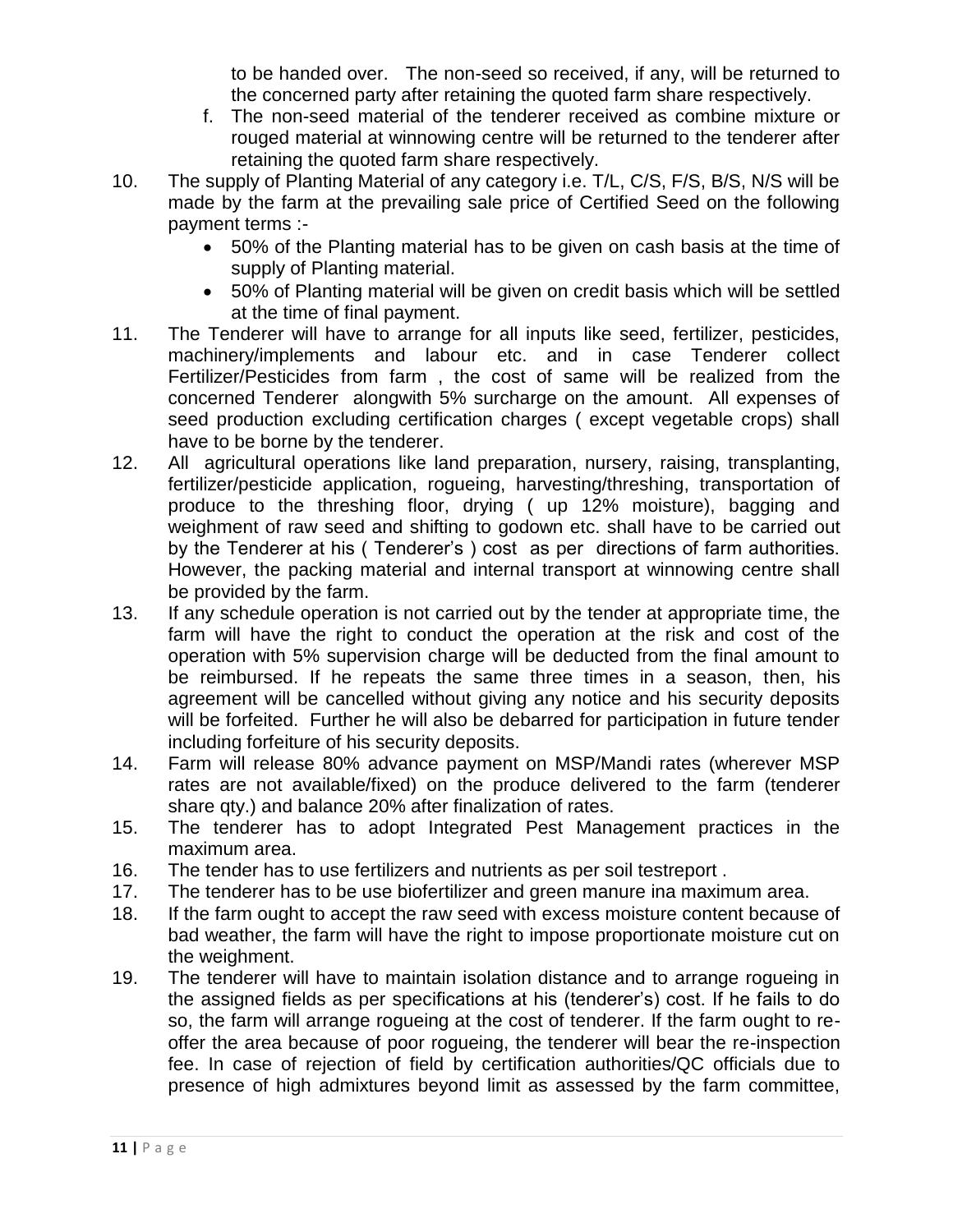the tenderer share of the crop produce will be returned to the tenderer by retaining the farm share.

- 20. Machinery/implements available at the farm can be used by the tenderer at the rate(s) fixed by the farm if the same can be spared on hire basis.
- 21. The tenderer will be liable to arrange entire security of the assigned crop/fields/produce from sowing to hand over the produce.
- 22. The tenderer or his representative will not cause any damage to the movable or immovable property of farm directly or indirectly. Any loss or damage to such property as assessed by the farm authorities shall be recovered from the tenderer.
- 23. The tenderer will have to arrange for cleaning/de-silting of related distributary/outlet or water course in the allotted area at his cost.
- 24. The farm will have no liability on account of any accident/damage/loss of man and material of the tenderer during the course of various operations and all legal and other responsibilities on account of the same will be of the tenderer only. The tenderer will abide by the labour rules and regulations. If the farm ought to pay any compensation on behalf of the tenderder, the farm will have the right to deduct the same from his final amount to be reimbursed.
- 25. The Tenderer will submit a list of his supervisors/representatives engaged.
- 26. The Tenderer will be responsible for any indiscipline/illegal act of him or his engaged personnel. They are liable for legal action for any misconduct or illegal action.
- 27. The tenderer will pay income tax/service tax or any other levy applicable under rules &if he is not registered, then such charges shall be paid by NSC and same will be recovered from the tenderer.
- 28. Tenderer will not construct any permanent structure at the farm and he will not be allowed to keep any animal within the farm area.
- 29. The farm can reduce/withdraw any part of assigned area as per the requirement of the farm.
- 30. If the assigned area could not be sown due to the reasons beyond control, the farm will return the security of the tenderer only and no operational cost if any will be reimbursed thereafter.
- 31. The tenderer will not sub-let the area of land allotted to him for seed production purpose.
- 32. Tenderer will have to sign an agreement forthese terms & conditions on nonjudicial stamp paper of Rs. 100/- to be purchased by them. The original agreement will be kept with the farm and a certified copy of the same will be given to the tenderer.
- 33. The tenderer cannot take raw produce from the farm except with the prior permission of the farm director.
- 34. The tenderer will have no right on the crop residues like straw/stems/debris after harvesting and he will not be allowed to lift the same.
- 35. The farm Director reserves the right to accept or reject any or all offers received and also to cancel a part of whole tender process without assigning any reason.
- 36. If the tenderer fails to fulfill the terms and condition of this agreement because of any unpredictable, uncontrollable and undiagnosed natural calamity/disaster/conditions, in such circumstances, the decision will be taken by the farm committee after assessment which will be accepted by both the parties.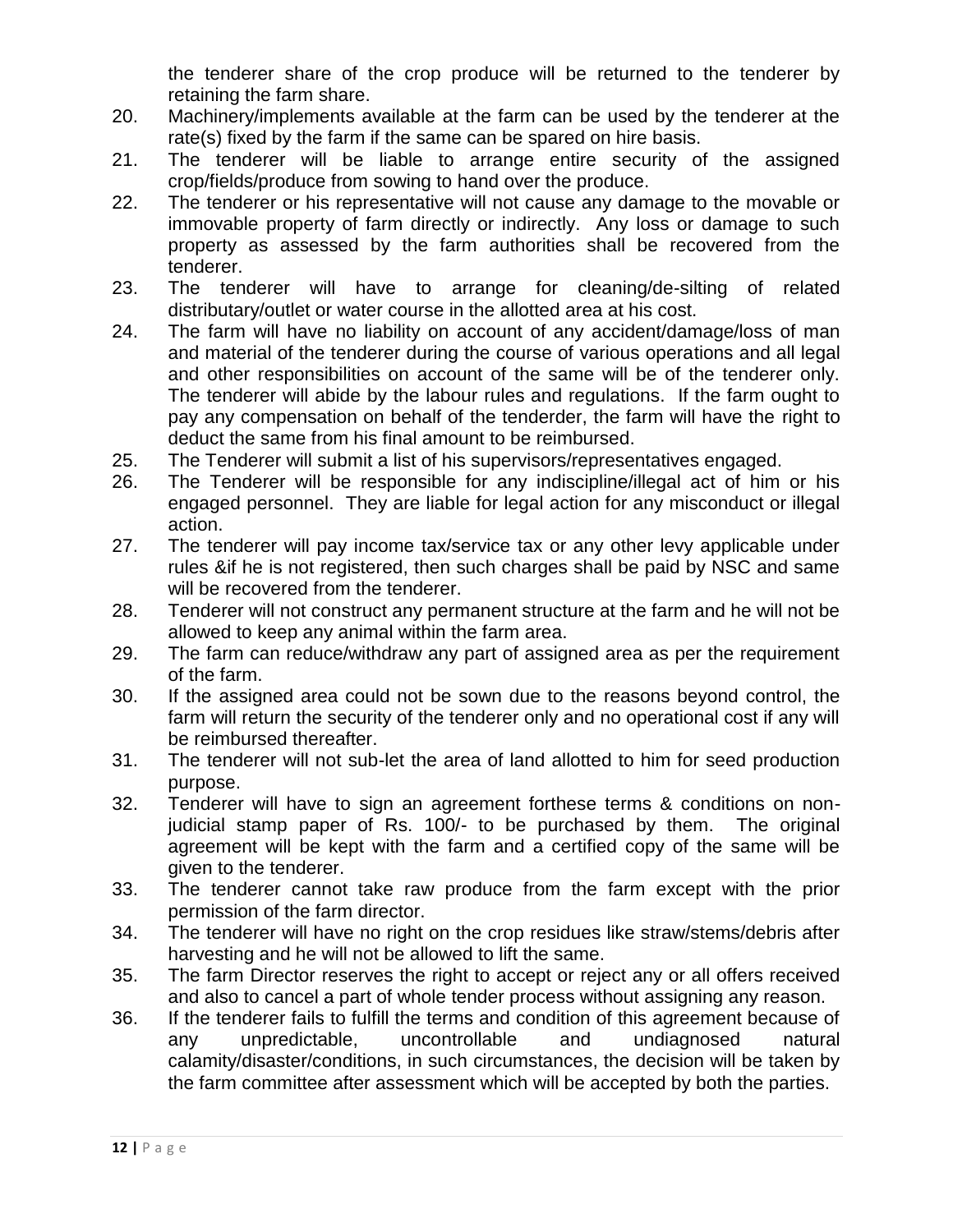37. In case of my death, Mr/Miss/Mrs/Master\_\_\_\_\_\_\_\_\_\_\_\_\_\_ S/O, D/O, W/O\_ treated as Nominee and any payment lying in the NSC may be paid to him/her on account of this agreement.

#### **ARBITRATIONS**

In case of any dispute arises between NSC and the other party due to any term or matter, both the parties will opt to resolve it through mutual understanding and discussion. In case, dispute remains even after discussions, then it shall be binding upon parties to resolve issue under the provisions of Arbitration and Conciliation act 1996 as amended from time to time. Under this provision, the Chairman-cum- Managing Director, National Seeds Corporation Limited with the concurrence of both the parties shall appoint Sole Arbitrator to resolve the issue and both the parties will have to abide by the decision. The parties will bind to resolve the dispute through arbitration before going to court of law. The Arbitration shall be conducted at New Delhi and shall be in English Language. The Court of Delhi shall have the Sub jurisdiction

I/We sign this contract metallicity is a subsequently set of the sign this contract

…………………………………… …………………………………………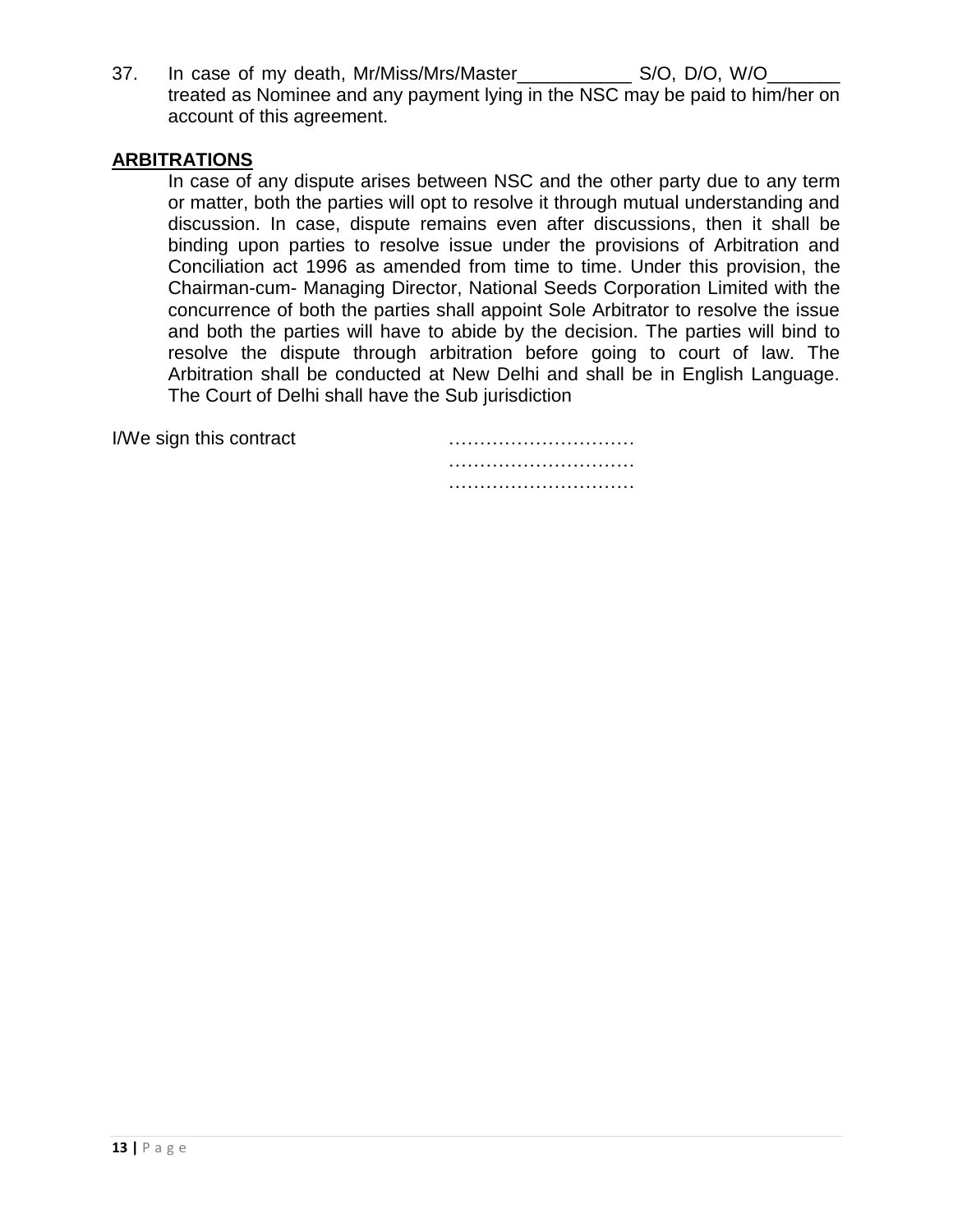## **Form for Technical Bid**

| Dated-13.04. 2022 |
|-------------------|
|                   |

| <b>Tender opening</b> | Date: 04.05.2022 | Place -NSC, Central State Farm, Jawalgera |
|-----------------------|------------------|-------------------------------------------|
|                       |                  |                                           |

**Sub: - Tender form for commercial production programme of different Late Rabi crops by outsourcing all components of input on commensurate share basis.**

## **Particulars of tenderer**

| 1. Name of tenderer                                                              |                                                                                                          |
|----------------------------------------------------------------------------------|----------------------------------------------------------------------------------------------------------|
| 2. Permanent                                                                     |                                                                                                          |
|                                                                                  |                                                                                                          |
| 3. Telephone No. _____________________________Mobile No. _______________________ |                                                                                                          |
|                                                                                  |                                                                                                          |
|                                                                                  | 5. ID No. (Voter ID/Aadhar Card, etc.) [67] [67] [67] [67] [67] [67] ID No. (Voter ID/Aadhar Card, etc.) |
|                                                                                  |                                                                                                          |
|                                                                                  |                                                                                                          |
| 8. EMD Deposit                                                                   |                                                                                                          |
| 9. Nominee Details (Passbook, Aadhar Card):                                      | (Copy Must be enclosed)                                                                                  |
|                                                                                  |                                                                                                          |
|                                                                                  | <b>Signature of the tenderer</b>                                                                         |

**Name:\_\_\_\_\_\_\_\_\_\_\_\_\_\_\_\_\_\_\_\_\_\_\_\_\_\_\_\_**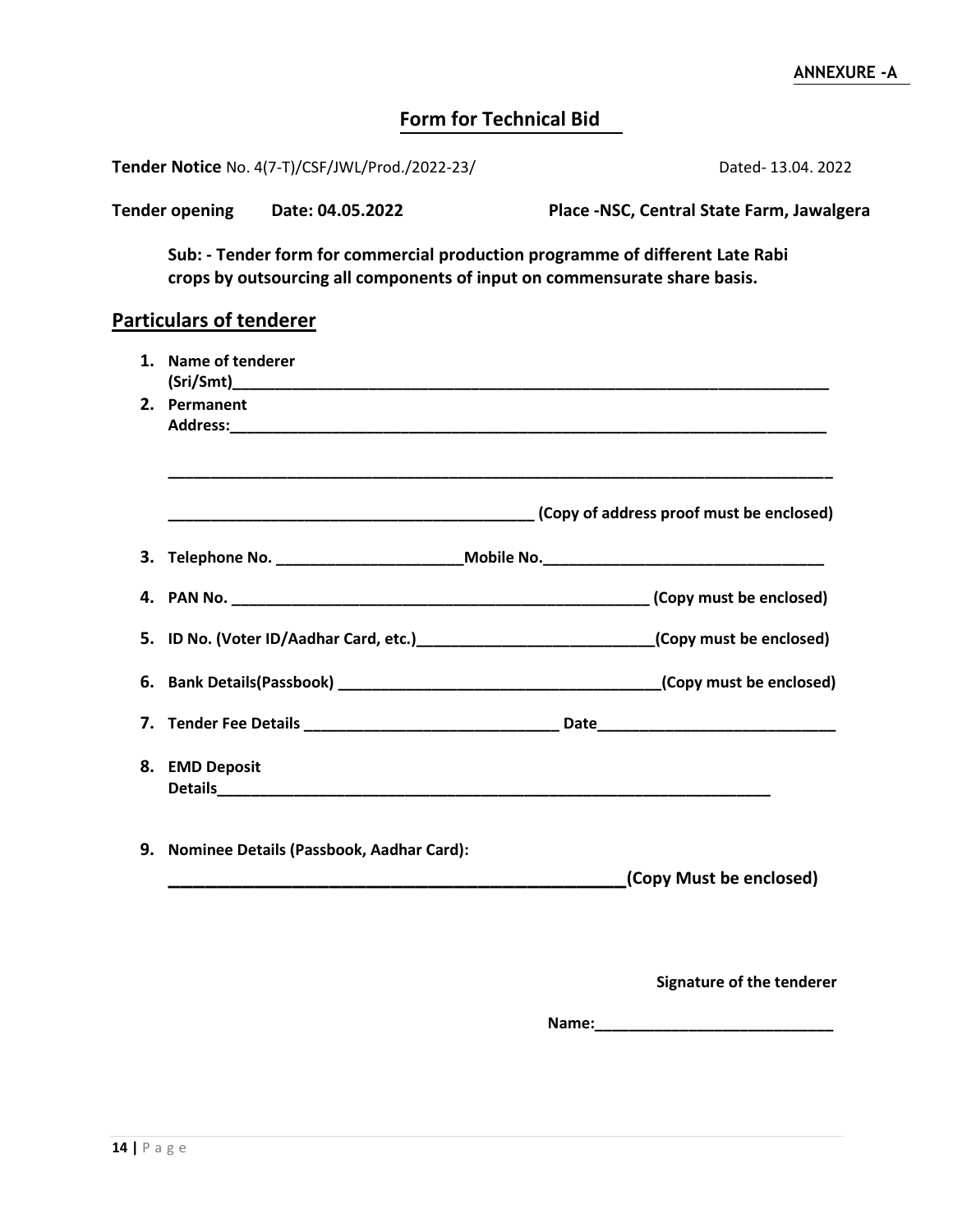## **Annexure-B**

# **Form for Financial Bid**

## **A. Financial Bid for seed production through share basis during 2022-23**

| Lot<br>No.     | Unit<br>No. | <b>Chak</b><br>No. | Plot No. | Area (acre) | <b>Total area</b><br>of Lot<br>(acre) | <b>EMD</b> payment<br>transaction ID | <b>EMD</b><br>Payment<br>date | <b>EMD</b><br>amount<br>(Rs.) | $%$ farm<br>share<br>offered<br>(In No.s) | $%$ farm<br>share<br>offered<br>(in<br>words) |
|----------------|-------------|--------------------|----------|-------------|---------------------------------------|--------------------------------------|-------------------------------|-------------------------------|-------------------------------------------|-----------------------------------------------|
|                |             |                    | 832R/19A | 13.00       |                                       |                                      |                               |                               |                                           |                                               |
|                |             |                    | 832R/13  | 11.50       |                                       |                                      |                               |                               |                                           |                                               |
|                |             | $\mathbf{1}$       | 832R/15B | 9.00        | 57.50                                 |                                      |                               |                               |                                           |                                               |
| 1              | I           |                    | 832R/14  | 8.00        |                                       |                                      |                               |                               |                                           |                                               |
|                |             |                    | 832R/15A | 6.00        |                                       |                                      |                               |                               |                                           |                                               |
|                |             |                    | 832R/11A | 10.00       |                                       |                                      |                               |                               |                                           |                                               |
|                |             |                    | 832R/18A | 18.00       |                                       |                                      |                               |                               |                                           |                                               |
| $\overline{2}$ |             |                    | 832R/18B | 10.00       | 50.00                                 |                                      |                               |                               |                                           |                                               |
|                | I           | $\mathbf{1}$       | 832R/12A | 11.00       |                                       |                                      |                               |                               |                                           |                                               |
|                |             |                    | 832R/12B | 11.00       |                                       |                                      |                               |                               |                                           |                                               |
|                |             |                    | 832R/5   | 15.00       |                                       |                                      |                               |                               |                                           |                                               |
| 3              |             | $\mathbf{1}$       | 832R/7   | 10.00       | 53.00                                 |                                      |                               |                               |                                           |                                               |
|                | I           |                    | 832R/9   | 7.00        |                                       |                                      |                               |                               |                                           |                                               |
|                |             |                    | 832R/1A  | 16.00       |                                       |                                      |                               |                               |                                           |                                               |
|                |             |                    | 832R/1B  | 5.00        |                                       |                                      |                               |                               |                                           |                                               |
|                | I           | 2A                 | 13L/1    | 37.00       | 86.00                                 |                                      |                               |                               |                                           |                                               |
|                |             |                    | $13L/2$  | 19.50       |                                       |                                      |                               |                               |                                           |                                               |
| $\overline{4}$ |             |                    | 13L/3    | 18.50       |                                       |                                      |                               |                               |                                           |                                               |
|                |             |                    | 15L/2    | 9.00        |                                       |                                      |                               |                               |                                           |                                               |
|                |             |                    | 15L/4    | 2.00        |                                       |                                      |                               |                               |                                           |                                               |
|                |             |                    | 15L/12B  | 10.00       | 91.00                                 |                                      |                               |                               |                                           |                                               |
|                |             |                    | 15L/12C  | 11.00       |                                       |                                      |                               |                               |                                           |                                               |
| 5              | I           | 2B                 | 15L/17   | 25.00       |                                       |                                      |                               |                               |                                           |                                               |
|                |             |                    | 15L/16   | 35.00       |                                       |                                      |                               |                               |                                           |                                               |
|                |             |                    | 15L/10   | 10.00       |                                       |                                      |                               |                               |                                           |                                               |
|                |             |                    | 853R/1   | 29.00       |                                       |                                      |                               |                               |                                           |                                               |
| 6              | $\mathbf I$ | $\mathfrak{Z}$     | 853R/4   | 10.00       | 74.00                                 |                                      |                               |                               |                                           |                                               |
|                |             |                    | 853R/5   | 35.00       |                                       |                                      |                               |                               |                                           |                                               |
|                |             |                    | 853R/6A  | 3.00        |                                       |                                      |                               |                               |                                           |                                               |
| $\overline{7}$ | I           | 3                  | 853R/8A  | 8.00        | 56.00                                 |                                      |                               |                               |                                           |                                               |
|                |             |                    | 853R/8B  | 7.50        |                                       |                                      |                               |                               |                                           |                                               |
|                |             |                    | 853R/8C  | 37.50       |                                       |                                      |                               |                               |                                           |                                               |
| 8              | I           | 3                  | 853R/10  | 67.00       | 67.00                                 |                                      |                               |                               |                                           |                                               |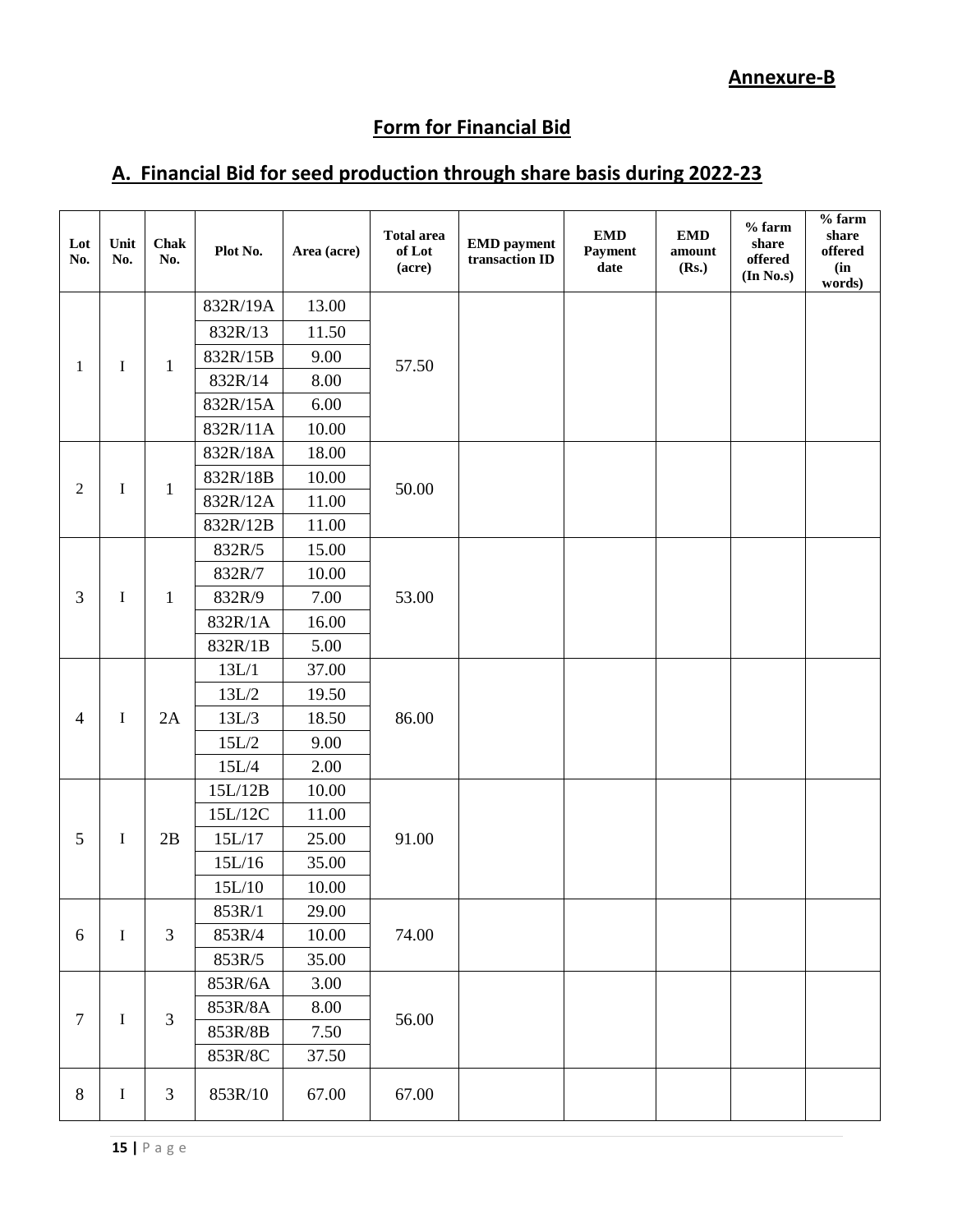| Lot<br>No. | Unit<br>No.                     | <b>Chak</b><br>No. | Plot No.         | Area (acre) | <b>Total area</b><br>of Lot<br>(acre) | <b>EMD</b> payment<br>transaction ID | <b>EMD</b><br>Payment<br>date | <b>EMD</b><br>amount<br>(Rs.) | $%$ farm<br>share<br>offered<br>(In No.s) | $%$ farm<br>share<br>offered<br>(in<br>words) |
|------------|---------------------------------|--------------------|------------------|-------------|---------------------------------------|--------------------------------------|-------------------------------|-------------------------------|-------------------------------------------|-----------------------------------------------|
|            |                                 | 904L/4             | 38.00            |             |                                       |                                      |                               |                               |                                           |                                               |
| 9          | I                               | $\overline{4}$     | 15L/20A          | 10.00       | 56.50                                 |                                      |                               |                               |                                           |                                               |
|            |                                 |                    | 15L/19           | 8.50        |                                       |                                      |                               |                               |                                           |                                               |
|            |                                 |                    | 15L/21           | 12.00       |                                       |                                      |                               |                               |                                           |                                               |
| 10         | I                               | $\overline{4}$     | 904L/3A          | 27.50       | 69.50                                 |                                      |                               |                               |                                           |                                               |
|            |                                 |                    | 904L/2           | 5.00        |                                       |                                      |                               |                               |                                           |                                               |
|            |                                 |                    | 15L/7            | 25.00       |                                       |                                      |                               |                               |                                           |                                               |
|            |                                 |                    | 991L/1           | 14.00       |                                       |                                      |                               |                               |                                           |                                               |
| 11         | $\mathbf I$                     | $\mathfrak{S}$     | 961L/2           | 26.50       | 83.50                                 |                                      |                               |                               |                                           |                                               |
|            |                                 |                    | 961L/5           | 8.00        |                                       |                                      |                               |                               |                                           |                                               |
|            |                                 |                    | 961L/1           | 35.00       |                                       |                                      |                               |                               |                                           |                                               |
| 12         | $\mathbf I$                     | $\mathfrak{S}$     | 991L/2           | 16.00       | 68.00                                 |                                      |                               |                               |                                           |                                               |
|            |                                 |                    | 961L/3           | 52.00       |                                       |                                      |                               |                               |                                           |                                               |
|            |                                 |                    | 919L/5           | 30.00       |                                       |                                      |                               |                               |                                           |                                               |
| 13         | $\mathbf I$                     | $\mathfrak{S}$     | 919L/1           | 40.00       | 83.00                                 |                                      |                               |                               |                                           |                                               |
|            |                                 |                    | 919L/2           | 13.00       |                                       |                                      |                               |                               |                                           |                                               |
| 14         |                                 | 6                  | 16R/6            | 27.00       | 86.00                                 |                                      |                               |                               |                                           |                                               |
|            | I                               |                    | 16R/7            | 15.00       |                                       |                                      |                               |                               |                                           |                                               |
|            |                                 |                    | 16R/5            | 44.00       |                                       |                                      |                               |                               |                                           |                                               |
|            | I                               | $\sqrt{6}$         | 16R/4            | 43.00       | 80.50                                 |                                      |                               |                               |                                           |                                               |
| 15         |                                 |                    | 16R/3            | 11.50       |                                       |                                      |                               |                               |                                           |                                               |
|            |                                 |                    | 961R/7           | 26.00       |                                       |                                      |                               |                               |                                           |                                               |
| 16         |                                 | I<br>6             | 16R/1            | 48.00       | 66.50                                 |                                      |                               |                               |                                           |                                               |
|            |                                 |                    | 16R/2            | 18.50       |                                       |                                      |                               |                               |                                           |                                               |
| 17         | $\mathbf{I}$                    | $\boldsymbol{7}$   | 2RS/1            | 18.00       | 68.00                                 |                                      |                               |                               |                                           |                                               |
|            |                                 |                    | $2\mathrm{RS}/4$ | 50.00       |                                       |                                      |                               |                               |                                           |                                               |
| 18         | $\mathbf{I}$                    | $\overline{7}$     | 68RS/1           | 48.00       | 81.00                                 |                                      |                               |                               |                                           |                                               |
|            |                                 |                    | 45RS/1           | 33.00       |                                       |                                      |                               |                               |                                           |                                               |
| 19         | $\mathop{\mathrm{II}}$          | $\overline{7}$     | $2\mathrm{RS}/3$ | 106.00      | 106.00                                |                                      |                               |                               |                                           |                                               |
|            |                                 |                    | 1LS/1            | 46.00       |                                       |                                      |                               |                               |                                           |                                               |
| 20         | $\mathop{\mathrm{II}}\nolimits$ | 9                  | 1LS/2A           | 15.00       | 76.00                                 |                                      |                               |                               |                                           |                                               |
|            |                                 |                    | 1LS/2B           | 15.00       |                                       |                                      |                               |                               |                                           |                                               |
|            |                                 |                    | 1034R/2          | 12.00       |                                       |                                      |                               |                               |                                           |                                               |
| 21         | $\mathop{\mathrm{II}}\nolimits$ | 9                  | 1034R/3          | 13.50       |                                       |                                      |                               |                               |                                           |                                               |
|            |                                 |                    | 1034R/5          | 10.00       | 58.50                                 |                                      |                               |                               |                                           |                                               |
|            |                                 |                    | 1034R/1          | 23.00       |                                       |                                      |                               |                               |                                           |                                               |
|            | $\mathbf{I}$                    | 9                  | 1LS/5            | 30.00       |                                       |                                      |                               |                               |                                           |                                               |
| 22         |                                 |                    | 1LS/7            | 22.00       | 52.00                                 |                                      |                               |                               |                                           |                                               |
| 23         | $\mathop{\mathrm{II}}\nolimits$ | 9                  | 1034R/9          | 50.00       | 50.00                                 |                                      |                               |                               |                                           |                                               |
| 24         | $\rm II$                        | 9                  | 1034R/10         | 30.00       | 70.00                                 |                                      |                               |                               |                                           |                                               |
|            |                                 |                    | 1034R/11         | 40.00       |                                       |                                      |                               |                               |                                           |                                               |